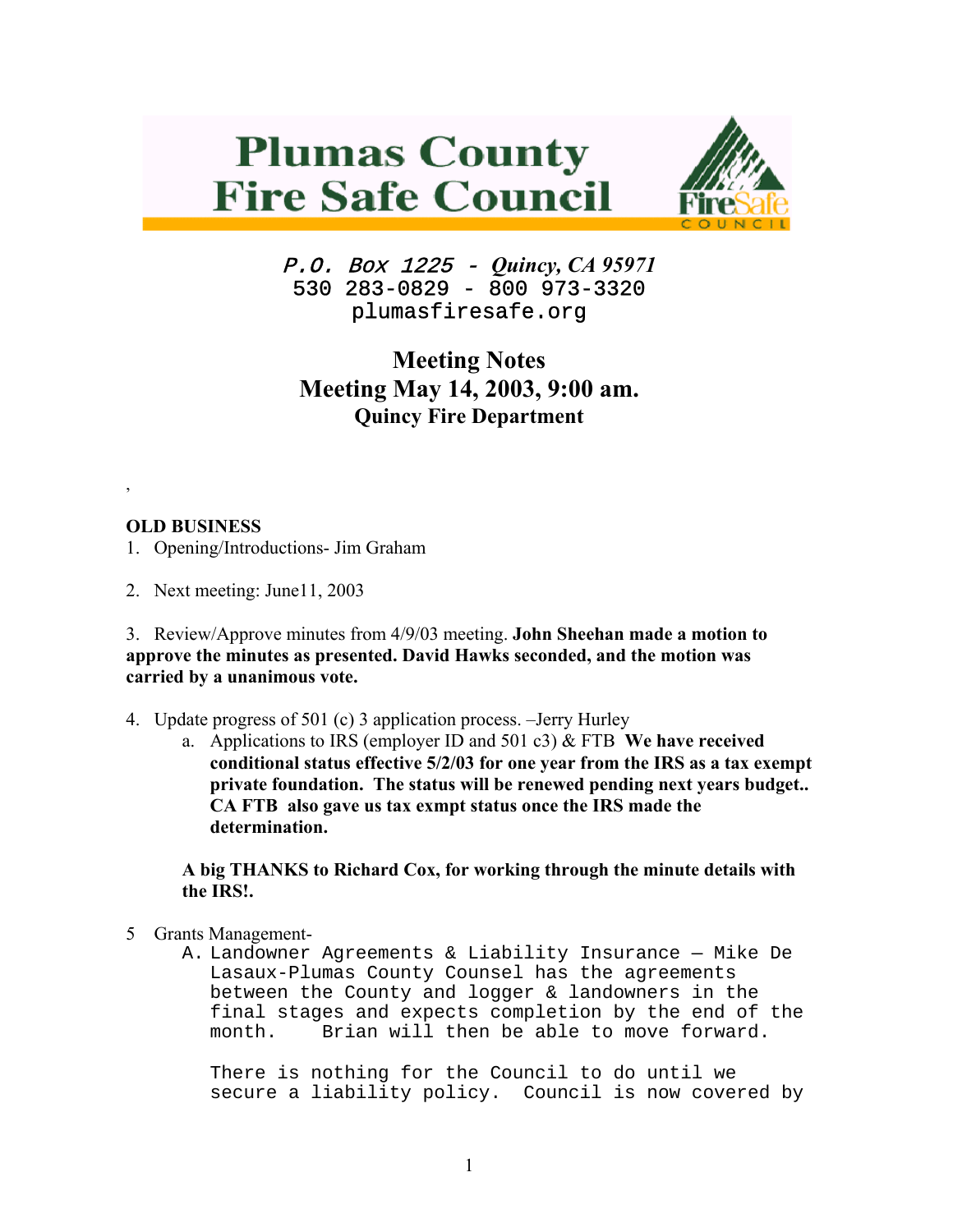Plumas Corporation liability insurance as additional insured on a project by project basis.

- 6. Status update of Current Grants. (Refer to Grant Summary Sheet)
	- A. PC FSC 01-1— Homeowner Consultation & Education-Jerry Hurley **Mike has the draft of the final report and will be submitting to the Plumas NF once the consultation data is entered into the database by the FRC student and all claims have been paid**.
	- B. PC FSC 01-2– Fire Safe Council Coordination –Jerry Hurley **On 5/6/03, the Board of Supervisors extended Jerry's contract until 6/30/03. Work on the final report and council activities continue to be accomplished.**
	- C. PC FSC 02-1 & 02-2 100 Acre HFR Demonstration– Brian Wayland **Brian has completed the NEPA for the projects and provided it to the USFS for review.. He expects signatures by the end of the month. Once the agreements are approved by the County (Item 5. A.) he will begin moving forward and obtain bids from interested Licensed Timber Operators (LTO's).**
	- D. PC FSC. 02- 3 Countywide GIS John Sheehan **On 5/8/03, Vestra successful bidder) met with County employees connected to the project to make the necessary modifications to their proposal to meet grant guidelines.**

**The product will initially be available on the County intranet and not the internet for a while.** 

- E. PC FSC. 02- 4 Homeowner Consultations Jerry Hurley **Outreach letters have gone out to most of the targeted homeowners. Portola's should go out by the end of the month. Some calls for consultations have come in . (Indian Valley – 18; C-Road – 5; Graeagle – 8; Sierra Valley – 2; & Peninsula – 15)**
- F. PC FSC. 02- 5 HFR Strategy & Assessment John Sheehan **John wants to meet with Mike (tied up on his research project till 5/30) to discuss the tactic of a specific fuel model validation or preparing a larger scale fire plan that may be needed to qualify for federal pre-fire mitigation funds for future grant request (see April notes) .**
- G. PC FSC. 02- 6 Council Display Material Sue McCourt **Posters have been printed and delivered to a number of video stores in the County announcing free loan of the Preventing Wildfire Ignitions" video by Jack Cohen. USFS personnel will continue to get these out to video stores, libraries, and markets in small communities and get posters up. She expects to order more videos, to insure complete County coverage.**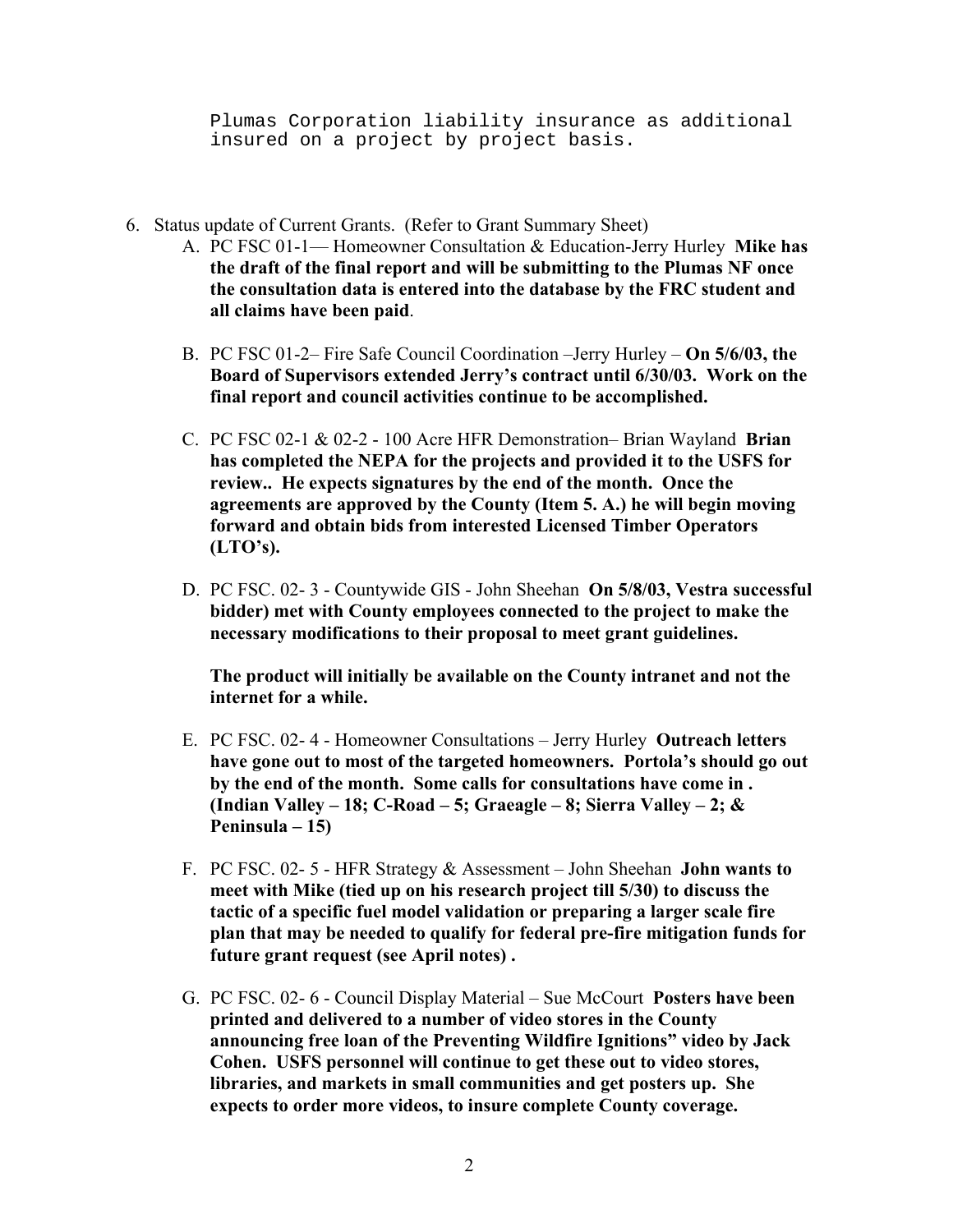- H. PC FSC. 02- 7 & 8 Plumas Eureka HFR –John Gay **John Sheehan & Jerry attended an Beckwourth RD Inter Disciplinary Team (IDT) meeting on 4/30, to introduce the project to team members. The District expects to complete the planning this field season.**
- **I.** PC FSC. 02- 9 NSAQMD Chipping in lieu of burning –John Sheehan **Awaiting application of funds to demonstration or other large projects to chip in lieu of burn.**
- J. PC FSC. 03- 1 Outreach Delleker/Portola HFR 125 acres John Sheehan**-An add for the position was placed in the help wanted portion in the paper and interviews have begun to select a person for the position. Expect funds from the County after the public comment period on 6/2/03.**
- K. PC FSC. 03- 2 & 3 Indian Falls HFR 50 acres John Sheehan **After the close of the public comment period on 6/2/03 for Title III funds, John Sheehan will put out a Request for Proposals to hire Registered Professional Forester for project coordination.**
- L. PC FSC. 03- 4 & 5 Camp Layman HFR 50 acres- John Sheehan **John Sheehan & Jerry attended an Beckwourth RD Inter Disciplinary Team (IDT) meeting on 4/30, to introduce the project to team members. The District expects to complete the planning this field season.**
- M. PC FSC. 03- 6 & 7 Cromberg HFR 350 acres John Sheehan **Expect funds from the County after the public comment period on 6/2/03.**
- N. PC FSC 03 8 Coordination, and Project Development John Sheehan **After the close of the public comment period on 6/2/03 for Title III funds, John Sheehan will put out a Request for Proposals to hire profession service contractors for project coordination. Hopefully this will coincide with funding from the USFS**, **(03 FS-2).**
- O. PC FSC 03 9 Graeagle Fuelbreak THP 200 acres John Sheehan **After the close of the public comment period on 6/2/03 for Title III funds, John Sheehan will work with Graeagle Land & Water and their Registered Professional Forester on project development.**
- 7 Grants Submitted & Planned–Sheehan/ De Lasaux/ Hurley/ Bishop
	- A. . 02-RAC-4 Graeagle Fuelbreak 200 acres- **Rejected by RAC –Dropped for now.**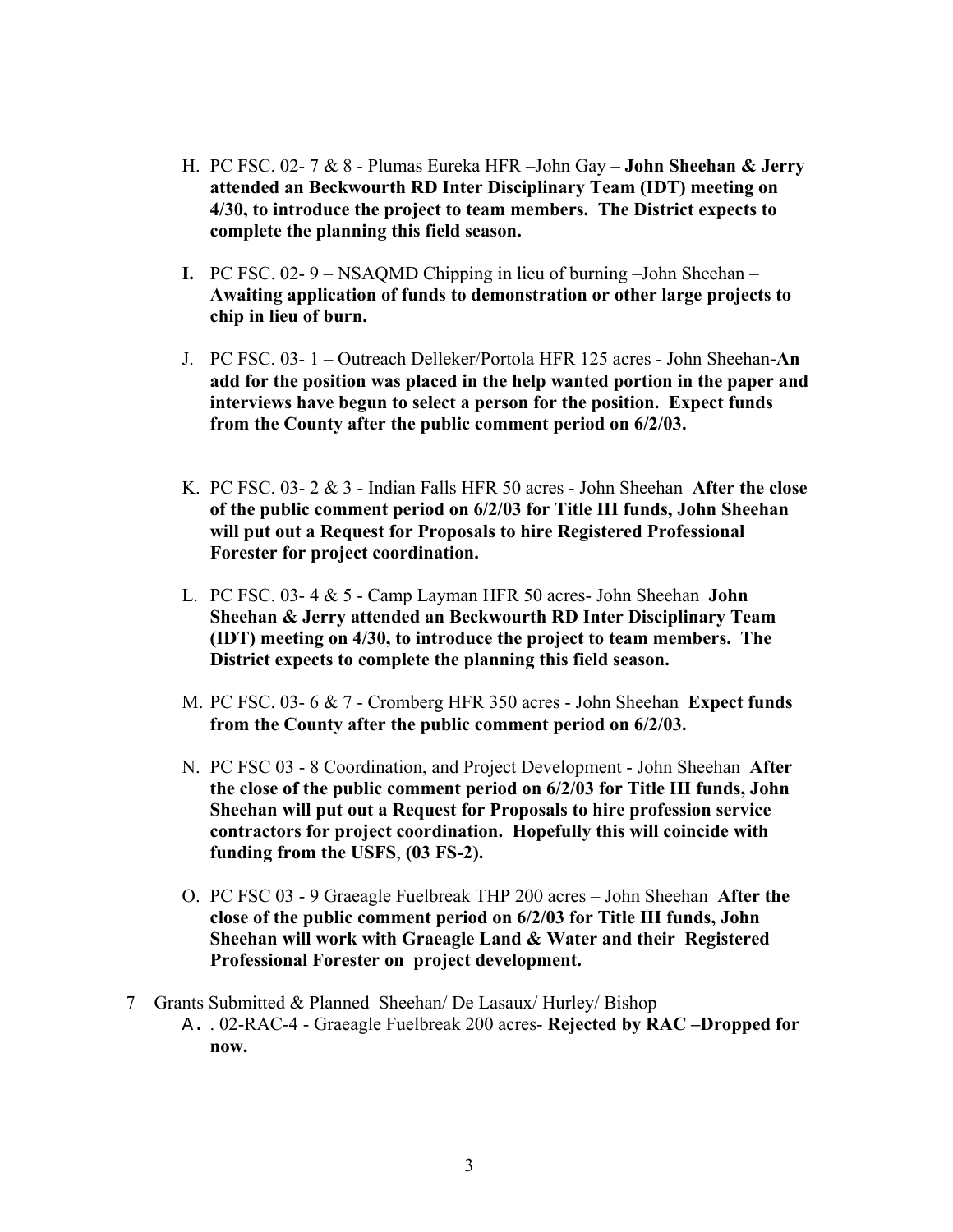- B. 02-RAC-8 & 02-BoS -11 Quincy HFR 17 Acres **The RAC recommended this project to the Plumas NF Forest Supervisor for funding after an increased match from Quincy CSD. After the close of the public comment period on 6/2/03 for Title III funds, John Sheehan will put out a Request for Proposals to hire Registered Professional Forester for project coordination.**
- C. 02-RAC-9 & 02-BoS -12 Elderly/Disabled Defensible Space Grant **An add for the position was placed in the help wanted portion in the paper and interviews have begun to select a person for the position. Expect funds from the County after the public comment period on 6/2/03.**
- D. D. 03-FS-1 350 Hazardous Fuel Reduction FS Community Protection Program **The Plumas National Forest did not advance to the Regional Office. They selected another project on the westside of the Forest.**
- E. E. 03 FS-2 FSC Coordination, and Project Development FS EAP CY03- **The PNF requested this project be reduced in scope and eliminate funding for the FSC coordinator. They agreed to carry a revised package for \$47,500 forward to the Region for HFR project development. We received a verbal commitment of award, but nothing in writing as of yet..**
- F. F. 03 SRF-1 FSC Coordination FS Backup CY03 **Sacramento Regional Foundation (SRF) has acknowledged receiving the application & will let us know when a decision is made. They hopefully will announce at the Summit and letters will follow.**
- G. G. 03 SRF-2 Fire Safe IRA **Sacramento Regional Foundation (SRF) has acknowledged receiving the application & will let us know when a decision is made. They hopefully will announce at the Summit and letters will follow.**
- H. H. 03 SRF-3 FSC Coordination CY04 **Sacramento Regional Foundation (SRF) has acknowledged receiving the application & will let us know when a decision is made. They hopefully will announce at the Summit and letters will follow.**
- 8. HFQLG –HFR project overview/relation to communities Opportunities John Gay. Project mapping integration involving US FS, CDF and Fire Safe Council. **John Wasn't present to discuss.**
- 9. Plumas County Fair & Picnic Bruce Livingston Bruce requested assistance with staffing the display at the County Picnic. AN e-mail message was sent to members requesting their assistance at the picnic. He will not be available for the fair